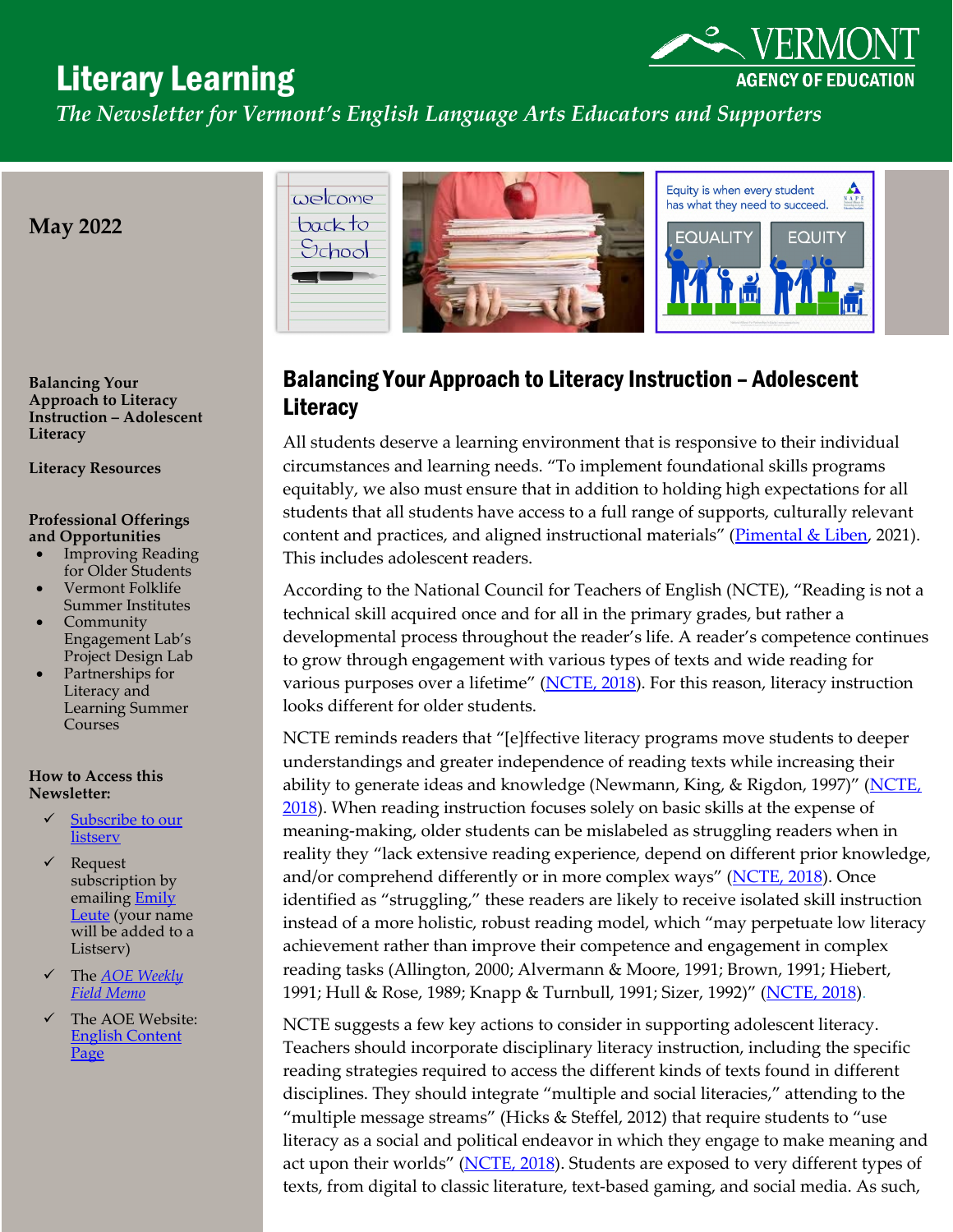teachers need to "recognize and value the multiple literacy resources students bring to the acquisition of school literacy (Moje, Young, Readence, & Moore, 2000; Moje et al., 2004; Moje, 2007)" [\(NCTE, 2018\)](https://ncte.org/statement/adolescentliteracy/).

Teachers can engage and motivate students as well as build confidence in their reading abilities by providing diverse texts in a variety of genres that include print, digital, and visual media [\(NCTE, 2018\)](https://ncte.org/statement/adolescentliteracy/). "Wide independent reading develops fluency, builds vocabulary and knowledge of text structures, and offers readers the experiences they need to read and construct meaning with more challenging texts" [\(NCTE, 2018\)](https://ncte.org/statement/adolescentliteracy/). Finally, teachers are called to appreciate multicultural perspectives in order to avoid the "danger of a single story" [\(Adichie, 2009\)](https://www.ted.com/talks/chimamanda_ngozi_adichie_the_danger_of_a_single_story?language=en#t-1100522). "Through extensive reading of a range of texts, supported by strategy lessons and discussions, readers become familiar with written language structures and text features, develop their vocabularies, and read for meaning more efficiently and effectively" [\(NCTE, 2018\)](https://ncte.org/statement/adolescentliteracy/).

Still, adolescent readers may need support with fluency. Texts increase in complexity across grades and text types, so students who are fluent in one grade or with one text type might not be fluent in another  $(Pimental & Liben, 2021)$  $(Pimental & Liben, 2021)$ . In these situations, it is important to match the texts with the grade level being taught. When reinforcing foundational reading skills for older students, what is taught does not change, but how it is taught does. This means choosing appropriately complex texts that are of interest to older students. Use the texts students are already reading in their content classes, if possible. Much like adults, older students will be more committed to their learning when they know why they are being asked to do something, so be clear about the purpose behind the exercises (Liben & Liben, 2019). Similarly, older students need to know that reading fluency has nothing to do with intelligence – in fact, it is a completely different part of the brain, which can be strengthened through repetition the same way a muscle can (Pimental  $&$  Liben, 2021).

Learn more about supporting adolescent literacy development by taking the online course offered by Student Achievement Partners, listed below under **Professional Offerings and Opportunities**. Stay tuned for future articles about knowledge and comprehension, text-based writing, and reading motivation and engagement.

#### **References:**

- Liben, M & Liben, D. (2019). *Know Better, Do Better: Teaching the Foundations So Every Child Can Read.* West Palm Beach FL: Learning Sciences International.
- National Council of Teachers of English (2018, July 17). *[A call to action: What](https://ncte.org/statement/adolescentliteracy/)  [we know about adolescent literacy.](https://ncte.org/statement/adolescentliteracy/)*
- Pimental, S. & Liben, M. (2021). [Reading as Liberation An Examination of](https://achievethecore.org/page/3336/reading-as-liberation-an-examination-of-the-research-base)  [the Research Base.](https://achievethecore.org/page/3336/reading-as-liberation-an-examination-of-the-research-base) Achieve the Core.

### Literacy Resources

• **[Essential Instructional Practices for Disciplinary Literacy in the Secondary](https://literacyessentials.org/literacy-essentials/the-essentials/essential-instructional-practices-for-disciplinary-literacy-grades-6-to-12/)  [Classroom](https://literacyessentials.org/literacy-essentials/the-essentials/essential-instructional-practices-for-disciplinary-literacy-grades-6-to-12/)** – This resource is one of many from [Literacy Essentials,](https://literacyessentials.org/) which includes research- and evidence-based **Essential Practices** to improve literacy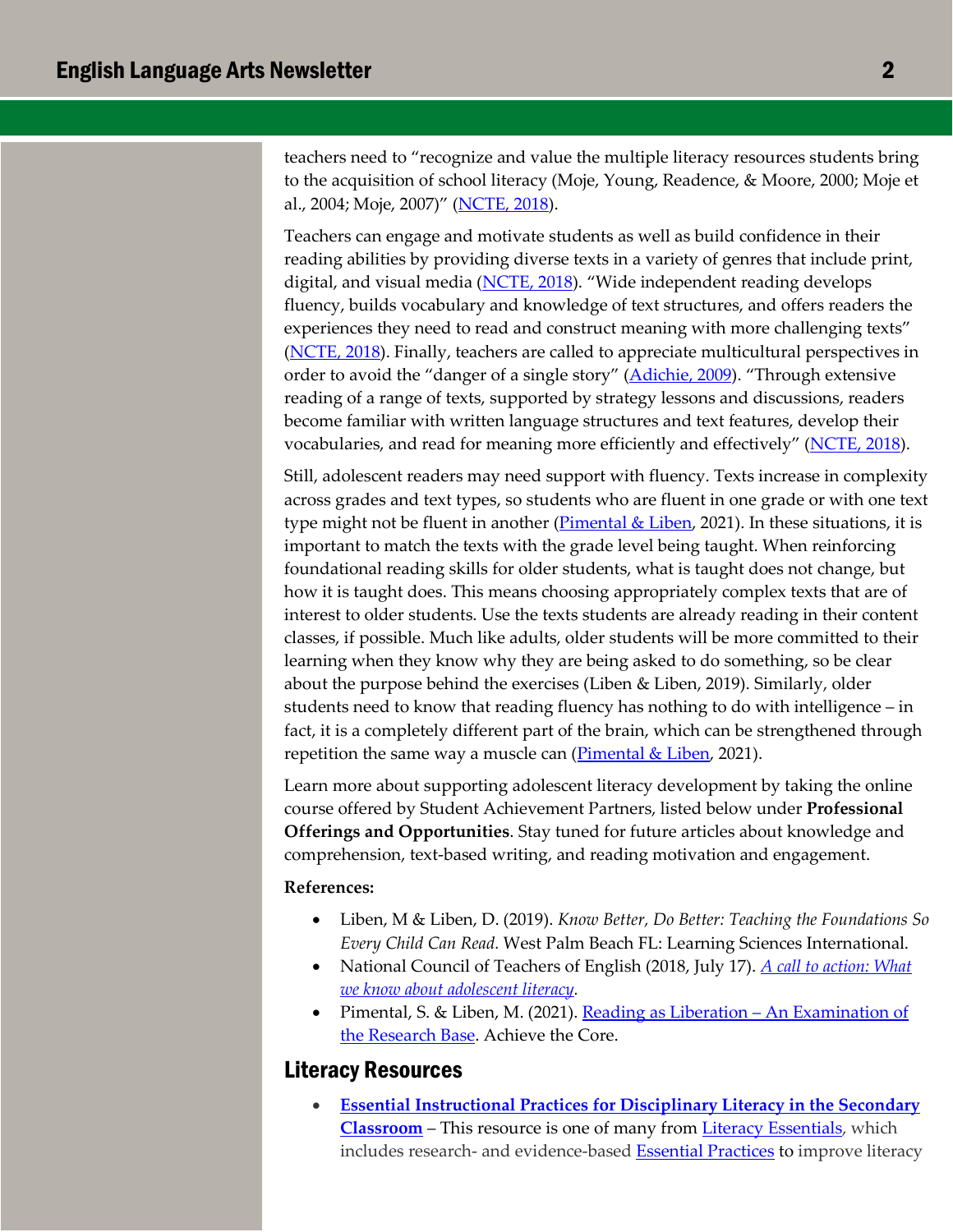outcomes, bundled by grade band. This particular document focuses specifically on secondary literacy and content knowledge across disciplines.

- **[Text Set Project: Building Knowledge and Vocabulary](https://achievethecore.org/page/2784/text-set-project-building-knowledge-and-vocabulary) and [Text Set](https://achievethecore.org/content/upload/Text%20Set%20Guidance.pdf?utm_source=Subscriber+Master+List&utm_campaign=825f01c19f-EMAIL_CAMPAIGN_2020_04_09_07_59&utm_medium=email&utm_term=0_a3f2445f50-825f01c19f-320962437)  [Guidance](https://achievethecore.org/content/upload/Text%20Set%20Guidance.pdf?utm_source=Subscriber+Master+List&utm_campaign=825f01c19f-EMAIL_CAMPAIGN_2020_04_09_07_59&utm_medium=email&utm_term=0_a3f2445f50-825f01c19f-320962437)** – These resources provide information about text sets, which support all learners in building knowledge and developing vocabulary.
- **[What Works Clearinghouse/IES Practice Guides](https://ies.ed.gov/ncee/wwc/practiceguides)** These publications present recommendations for educators, which are based on reviews of research, practitioner experiences, and expert opinions. There is also a [Resources for Educators](https://ies.ed.gov/ncee/wwc/Resources/ResourcesForEducators%7C22) page. Guides related to secondary literacy include:
	- o [Improving Adolescent Literacy: Effective Classroom and Intervention](https://ies.ed.gov/ncee/wwc/Docs/PracticeGuide/adlit_pg_082608.pdf)  **[Practices](https://ies.ed.gov/ncee/wwc/Docs/PracticeGuide/adlit_pg_082608.pdf)**
	- o [Providing Reading Interventions for Students in Grades 4-9](https://ies.ed.gov/ncee/wwc/Docs/PracticeGuide/WWC-practice-guide-reading-intervention-full-text.pdf)
	- o [Teaching Secondary Students to Write Effectively](https://ies.ed.gov/ncee/wwc/Docs/PracticeGuide/508_WWCPG_SecondaryWriting_122719.pdf)

## Professional Offerings and Opportunities

**Improving Reading for Older Students** – In this self-paced course from Student Achievement Partners, participants will work on how to improve literacy outcomes for older students who are reading below grade level. Participants in this course will have the opportunity to learn the research behind literacy accelerators that can propel reading progress, consider how to support students in rebuilding their academic confidence, and gain practical skills for how to implement these ideas to support students in regular classroom settings. [Visit the website](https://achievethecore.us9.list-manage.com/track/click?u=4ec6bb1ee5975776b3619f439&id=f323a6ed49&e=edbb160704) for more information or to register.

#### **Vermont Folklife Summer Institutes:**

- [Documenting Everyday Life](https://www.vermontfolklifecenter.org/events/si22-documenting-everyday-life) (in-person in Brattleboro, VT) July 6 and 7, 2022 – This workshop presents the foundations of what we at the VFC refer to as the "ethnographic toolkit." Capturing the scope of everyday life through deep listening, description, and cultural documentation is a part of how ethnography builds context. These tools can be used by anyone looking to engage with individuals and communities to reach a deeper understanding about how we live and live together.
- [Community Driven Media Making](https://www.vermontfolklifecenter.org/events/si22-community-driven-media-making) (Online only) July 25 Aug 4, 2022 What impact does sharing a documentary audio story, oral history, or other multimedia have on the individuals or communities represented within that medium? With a specific focus on audio-production, this two-week online course is for anyone interested in using digital media and community interviewing as tools for social engagement and change.
- [Teaching with Primary Sources: Vermont Farming and Foodways](https://www.vermontfolklifecenter.org/events/si22-teaching-with-primary-sources) (in-person in St. Albans, VT) - July 21 and 22, 2022 – In this free workshop for educators, participants will explore VT Folklife oral history recordings focused on the role that farmers play in Vermont's history and identity and discover how these primary sources offer a window into experiences often hidden from the public. Participants will be introduced to curated primary source sets and application strategies and activities for middle and high school learners, including how to bring in digital resources from the Library of Congress.